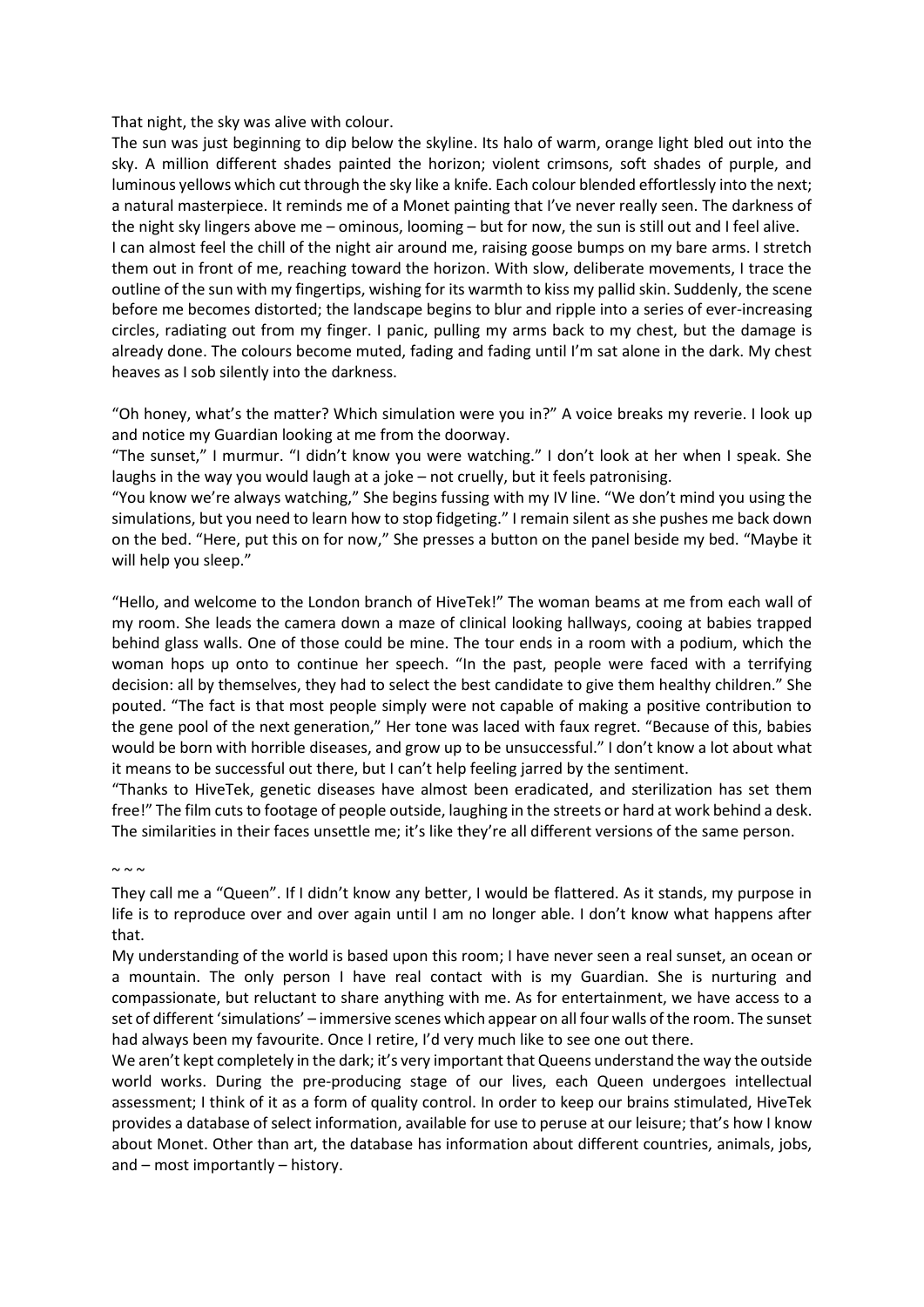In times gone by, anyone could produce a baby. There was no selection process, no screenings –you could just pick out a partner of your choosing and make a baby together. It seems absurd now.

As a result of this free-for-all, disease was rampant. Eventually, technology progressed to the point where scientists began to talk about getting rid of these diseases – about 'fixing' babies before they were even born. As we now know, however, people cannot be trusted to make these sorts of decisions for themselves. People rejected these treatments, preferring to leave it up to fate, and as a consequence, children would be born with entirely avoidable, debilitating disorders.

Soon after this, the first Queens were chosen; selected for their superior genetic makeup. It was only meant to be a trial, but within ten years, a HiveTek centre was founded in every major city. New babies take one of two paths; they are either sterilised and sent out to a hopeful family, or they are chosen as reproductive stock: the girls will go on to become Queens, and the boys become Drones. I have never met a Drone – they are all kept in a separate facility, and all impregnation is artificial –but from what I've heard, us Queens have it lucky.

The most successful Queens can produce as many as twenty harvestable children over their reproductive careers. I'm hopeful that I will be considered one of the "most successful Queens" one day. I'm close to producing my next baby; there's only a week or two left now. Usually, the harvest doesn't bother me; it's uncomfortable, but I'm used to it by now. This time, though, I'm apprehensive. Something went horribly wrong during my last production cycle. I produced an abomination. I vividly remember the terror of that day; I remember recoiling in horror when I heard their assessment: "Left limb, 6 digits". I don't like to think about it.

## $\sim \sim \sim$

That night, I wake in a cold sweat. My abdomen throbs with pain and I know that the time has come. I hit the button on my bedside table, and within 30 seconds a team of midwives enter the room and sweep me away to the production ward. My Guardian catches up with us just as they're about to begin extraction. She smiles down at me. "Everything's gonna be fine, honey." I smile back as I drift into sleep.

Floating in and out of consciousness, I hear my Guardian's voice in the background. She seems angry, which unsettles me; it's not an emotion I've heard her express before. I fight against the fading sedative and heave myself into a sitting position, trying to assess the situation. Through the fog of anaesthetic, I see the baby in a cot at the end of my bed, ready to be shipped. I smile with relief, happy in the knowledge that the abomination I produced during my last cycle was just a fluke. Usually, Queens are only woken once the baby has been shipped, and being awake at this point in the procedure is a rarity. The midwives are busy talking to my Guardian in hushed voices, and I take the opportunity to sate my curiosity.

Gingerly, I prop myself up and peer into the crib. The baby is much smaller than I had imagined; a delicate, fragile creature. I reach into the cot, and warily brush my fingers across its skin. The baby smiles, and I feel a pang of emotion that I don't understand. My heart thuds against my chest, and tears begin to fill my eyes as I watch it – *him* – open his tiny mouth and cry. A primal force ignites inside me, and I instinctively try to take the baby into my arms. *My baby*.

"She's awake!" One of the midwives exclaims. I flinch, but can't take my eyes off of him. "Ma'am, you need to lay back down. This one's no good." The midwife gestures toward my little boy as she speaks. "No good? He's perfect." I spit back with animalistic ferocity. The assistant rolls her eyes and walks over to me. She grabs his arm and holds it up to me.

"6 digits, see? Just like last time."

I look at his little hand and notice that he has six fingers.

"That's what six digits means?" It suddenly clicks in my head. "There's nothing wrong with him!

He's fine!" I shout. The assistant doesn't say anything and scoops my baby up from the cot. She walks toward the door and turns to the midwife.

"She's not producing properly anymore. I think it's time."